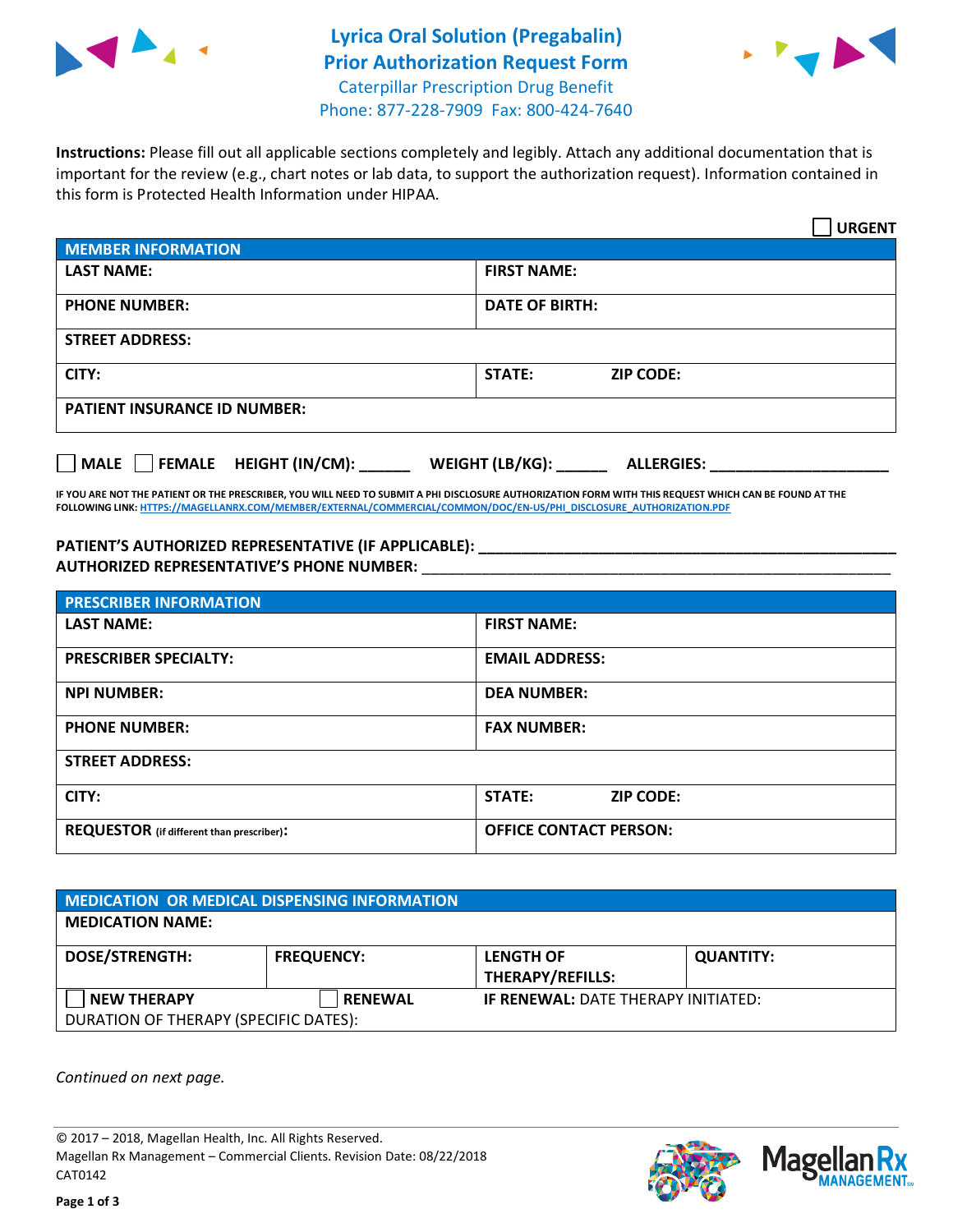



| <b>MEMBER'S LAST NAME:</b>                                                                                                                                                                                                           | <b>MEMBER'S FIRST NAME:</b>                                                                                                                                                                                                                                 |                                                       |  |
|--------------------------------------------------------------------------------------------------------------------------------------------------------------------------------------------------------------------------------------|-------------------------------------------------------------------------------------------------------------------------------------------------------------------------------------------------------------------------------------------------------------|-------------------------------------------------------|--|
|                                                                                                                                                                                                                                      | 1. HAS THE PATIENT TRIED ANY OTHER MEDICATIONS FOR THIS CONDITION?                                                                                                                                                                                          | YES (if yes, complete below)<br><b>NO</b>             |  |
| <b>MEDICATION/THERAPY (SPECIFY</b><br>DRUG NAME AND DOSAGE):                                                                                                                                                                         | <b>DURATION OF THERAPY (SPECIFY</b><br>DATES):                                                                                                                                                                                                              | <b>RESPONSE/REASON FOR</b><br><b>FAILURE/ALLERGY:</b> |  |
| <b>2. LIST DIAGNOSES:</b>                                                                                                                                                                                                            |                                                                                                                                                                                                                                                             | <b>ICD-10:</b>                                        |  |
| □ Diabetic peripheral neuropathy<br>$\square$ Fibromyalgia<br>$\Box$ Neuropathic pain associated with spinal cord injury<br>□ Partial-onset seizures<br>□ Postherpetic neuralgia<br>□ Other diagnosis: ______________________ ICD-10 |                                                                                                                                                                                                                                                             |                                                       |  |
|                                                                                                                                                                                                                                      | 3. REQUIRED CLINICAL INFORMATION: PLEASE PROVIDE ALL RELEVANT CLINICAL INFORMATION TO SUPPORT A                                                                                                                                                             |                                                       |  |
| PRIOR AUTHORIZATION.                                                                                                                                                                                                                 |                                                                                                                                                                                                                                                             |                                                       |  |
| <b>Clinical Information:</b>                                                                                                                                                                                                         |                                                                                                                                                                                                                                                             |                                                       |  |
|                                                                                                                                                                                                                                      | Has the patient had a trial and an inadequate response or intolerance to Lyrica capsules? $\Box$ Yes $\Box$ No                                                                                                                                              |                                                       |  |
| Yes $\Box$ No<br>For diagnosis of Diabetic peripheral neuropathy, also answer:<br><b>Please submit documentation.</b>                                                                                                                | Is the patient using any other oral tablets or capsules (excluding sprinkles capsules and orally dissolving tablets? $\Box$<br>Has the patient had a trial and an inadequate response to a tricyclic antidepressant or anticonvulsant? $\Box$ Yes $\Box$ No |                                                       |  |
| For diagnosis of Fibromyalgia, also answer:<br>If yes, please select:                                                                                                                                                                | Is the patient currently taking any of the following medications? $\Box$ Yes $\Box$ No                                                                                                                                                                      |                                                       |  |
| Anticonvulsant<br>П.<br>□ Antidepressant                                                                                                                                                                                             |                                                                                                                                                                                                                                                             |                                                       |  |
| □ Benzodiazepine                                                                                                                                                                                                                     |                                                                                                                                                                                                                                                             |                                                       |  |
| □ Muscle relaxant                                                                                                                                                                                                                    |                                                                                                                                                                                                                                                             |                                                       |  |
| $\Box$ Narcotic                                                                                                                                                                                                                      |                                                                                                                                                                                                                                                             |                                                       |  |
| □ Oral corticosteroid<br>$\Box$ Tramadol                                                                                                                                                                                             |                                                                                                                                                                                                                                                             |                                                       |  |
|                                                                                                                                                                                                                                      | Does the patient have renal insufficiency? $\Box$ Yes $\Box$ No Please submit documentation                                                                                                                                                                 |                                                       |  |
|                                                                                                                                                                                                                                      | Does the patient have an unstable medical or psychiatric disorder? $\Box$ Yes $\Box$ No Please submit documentation                                                                                                                                         |                                                       |  |
|                                                                                                                                                                                                                                      | For diagnosis of Neuropathic pain associated with a spinal cord injury, also answer:                                                                                                                                                                        |                                                       |  |
| © 2017 - 2018, Magellan Health, Inc. All Rights Reserved.<br>Magellan Rx Management - Commercial Clients. Revision Date: 08/22/2018<br>CAT0142                                                                                       |                                                                                                                                                                                                                                                             | <b>Magellan</b>                                       |  |



**MANAGEMENT**<sub>SM</sub>